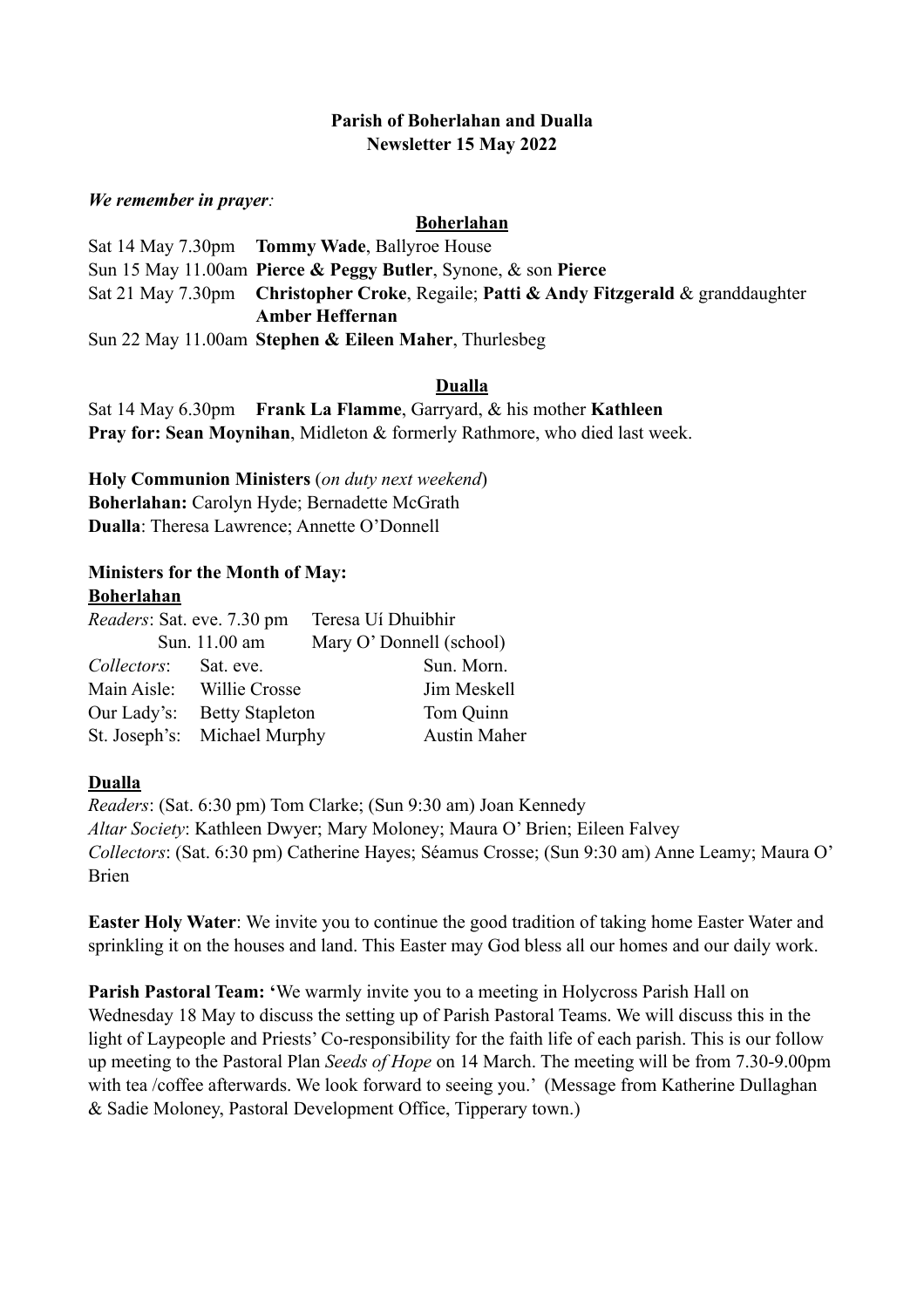## **Covid and Safety in Church**

Here are some of the important current guidelines for our parish:

- 1. We suggest to those coming into the church to wear a face covering.
- 2. Please consider sanitising your hands entering and leaving the church.
- 3. Please continue to receive Holy Communion in the hand.
- 4. Current guidelines for choirs and singers remain in place.
- 5. The Collection Box is in the porch of the Church if you wish to make a contribution. Note that normal collections during Mass return in April.
- 6. Guidelines are aimed at protecting and reassuring. We ask everyone to use good common sense in regard to these measures. We thank you for your wonderful cooperation thus far.

**Boherlahan Annual Novena for the Sick:** continues up to 18 May each evening @ 7.30pm. All are welcome.

**Ardmayle May Novena for the Dead**: 19 – 27 May 7.00pm each evening.

**Regional Marches for Life**: Regional Marches for Life are being organised for 20-22 May. See notice boards for more information.

**Padre Pio National Pilgrimage**: Holycross Sunday 29 May commencing at 1.30pm (See Notice Board for further details).

**First Holy Communion**: Congratulations to all the children of our parish who receive their First Holy Communion this year.

- Boys and girls of Little Flower school, Ballytarsna, celebrated theirs this weekend (Saturday 14).
- The children of Scoil San Isadóir, Boherlahan, will celebrate their First Holy Communion on next Saturday morning (21 May) in Immaculate Conception church, Boherlahan at 11.00am.
- Children at Dualla NS will receive theirs at 11.00am on Saturday 28 May at Our Lady of Fatima church, Dualla.

Let us remember all the children, their parents/guardians and families, in our prayers at this special time in their lives.

**All Ireland Rosary Rally** will take place on Saturday June 4th from 1.30pm in Knock. Book your seat on the bus to Knock by contacting: (Thurles) Jim (085 827 8014) or (Cashel) Maura (086 0622087)

#### **A Student's Prayer**

O Holy Spirit, help me to study well and to pass my examinations. By my strength, grant me understanding, give me your gift of wisdom. When I was confirmed, I received the gifts of fortitude, understanding and wisdom. I now ask you to make them ever more active in my life so that my mind attains the clarity I so badly need in these days. Spirit of Understanding and Enlightenment, teach me. Amen.